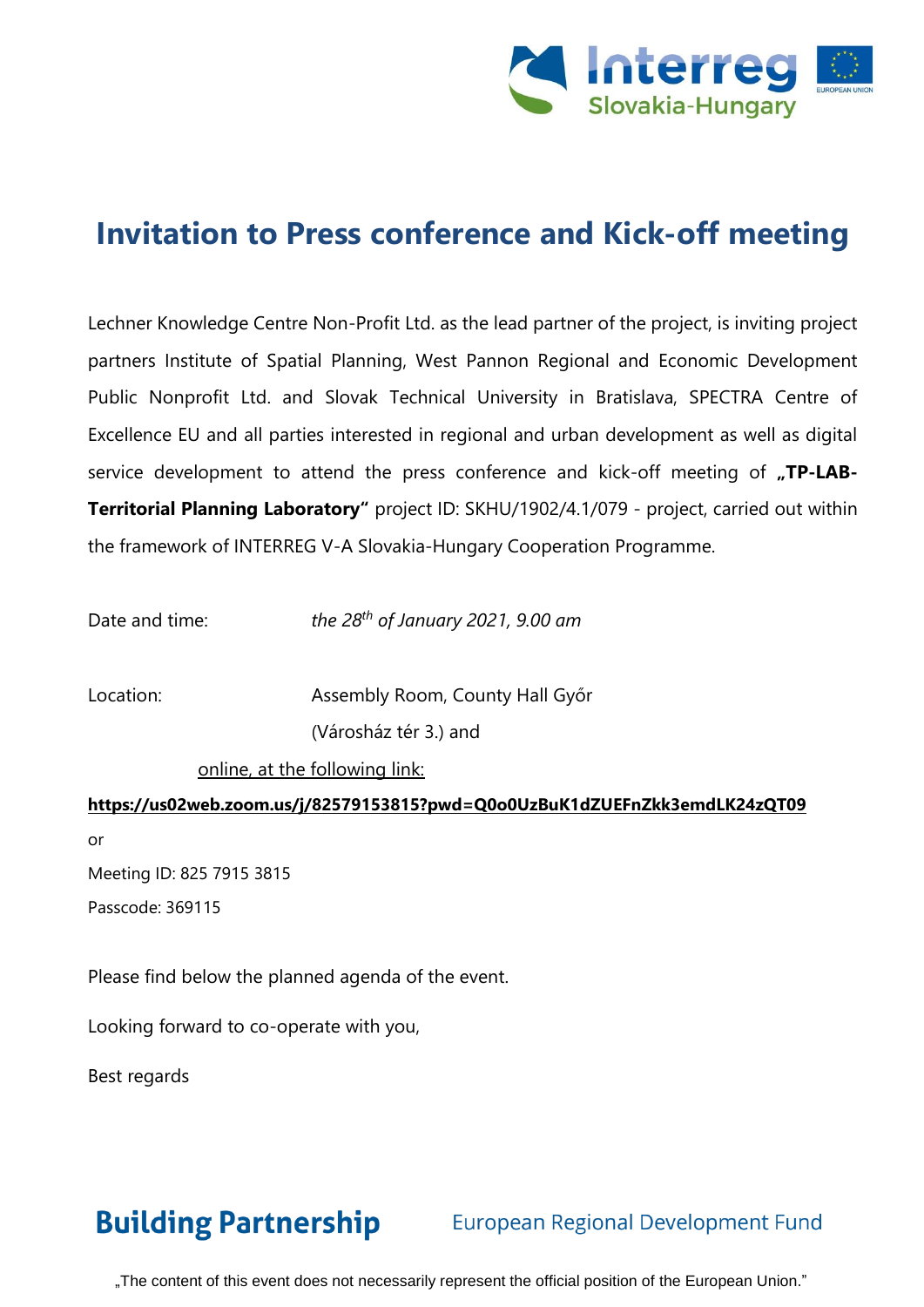

# **Agenda**

#### **Opening conference of TP-LAB project**

**28th of January, 2021**

| 8.45 am | <b>Getting Started</b>                                                                                                                                                                                                                                                    |  |  |
|---------|---------------------------------------------------------------------------------------------------------------------------------------------------------------------------------------------------------------------------------------------------------------------------|--|--|
| 9.00 am | Welcome                                                                                                                                                                                                                                                                   |  |  |
|         | Zoltán Németh<br>President of Self-Government of Győr-Moson-Sopron County                                                                                                                                                                                                 |  |  |
| 9.05    | <b>Press conference</b>                                                                                                                                                                                                                                                   |  |  |
| 9.05    | Development challenges in the border area Hungary-Slovakia from county<br>perspective, supervision of the county level spatial development plan -<br>Zoltán Németh, president of Self-Government of Győr-Moson-Sopron County                                              |  |  |
| 9.25    | Programming and planning frameworks for regional and urban development in<br>Hungary - Csilla Horváth, head of department, Ministry of Finance                                                                                                                            |  |  |
| 9.45    | Results of Slovakian - Hungarian cooperation in spatial planning - Anikó<br>Devecseri, head of department, Lechner NKft.                                                                                                                                                  |  |  |
| 10.00   | Experiences with the creation of cross-border geographic systems and their<br>application within the TP LAB project<br>Július Hanus, team leader / vice-president of Institute of Spatial Planning, Slovakia                                                              |  |  |
| 10.20   | <b>Coffee break</b>                                                                                                                                                                                                                                                       |  |  |
| 10.35   | Spatial development tasks and challenges from a settlement perspective<br>Adrienn Pappné Kett, Győrladamér mayor /former county chief architect                                                                                                                           |  |  |
| 10.50   | Protected areas, nature values in the vicinity of the Slovakian-Hungarian border in<br>Győr-Moson- Sopron County<br>Attila Fersch deputy director, Fertő-Hanság National Park                                                                                             |  |  |
| 11.05   | The Carpathian Countries Integrated Biodiversity Information System - CCIBIS,<br>bottom-up data collection approach,<br>Maroš Finka/Vladimír Ondrejička, director/project manager of SPECTRA Centre of<br>Excellence of EU, Slovak University of Technology in Bratislava |  |  |

**Building Partnership** 

**European Regional Development Fund**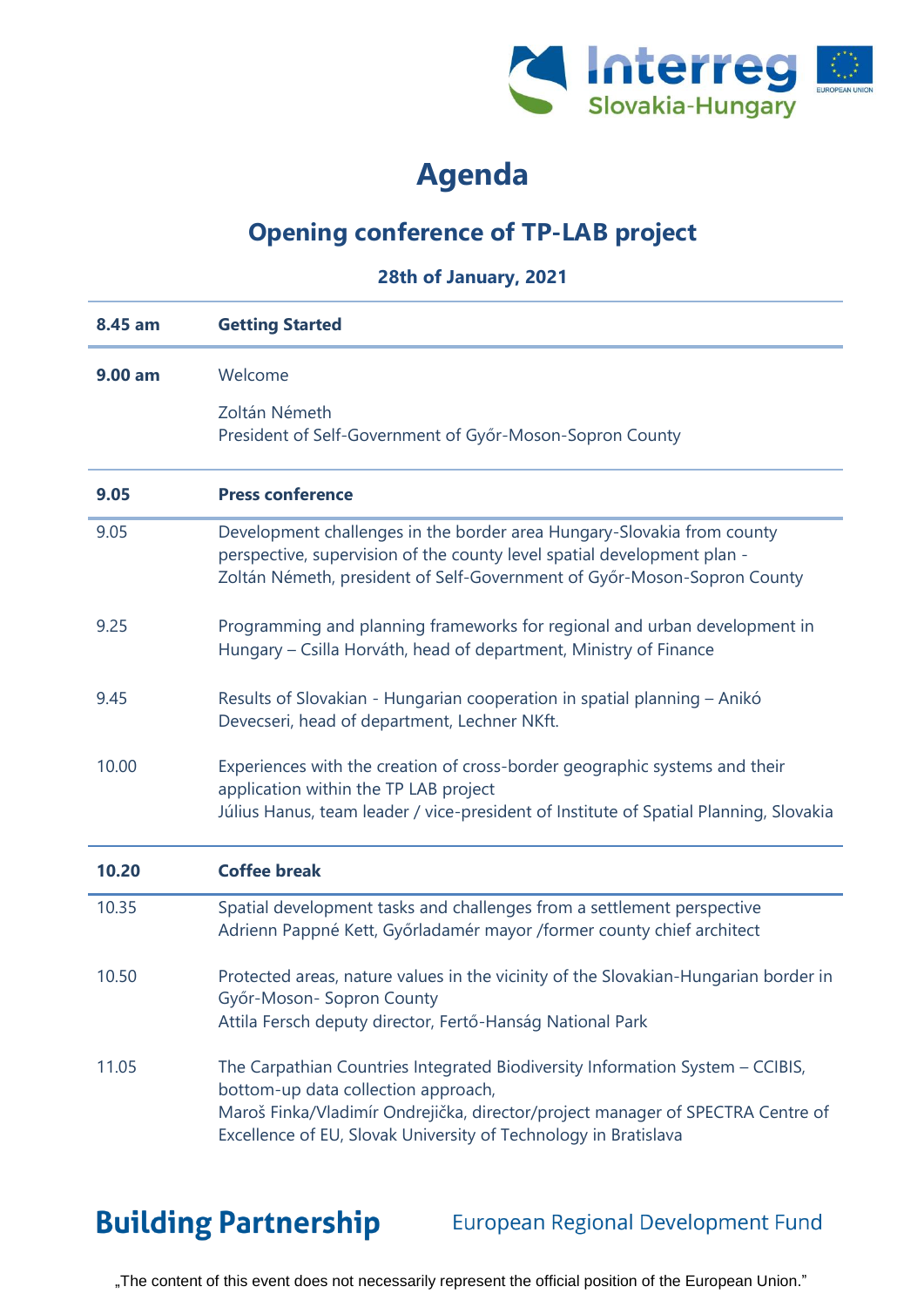

- 11.25 Digital services at the Lechner Knowledge Centre, data and information web services within the framework of the TPLAB project – Géza Juhász, head of department, Lechner NKft. 11.45 Presentation of TP LAB project
	- Mariann Major Vén, project manager Lechner NKft.

| 12.00 | <b>End of the Press conference</b> |
|-------|------------------------------------|
|       | Lunch break                        |



#### European Regional Development Fund